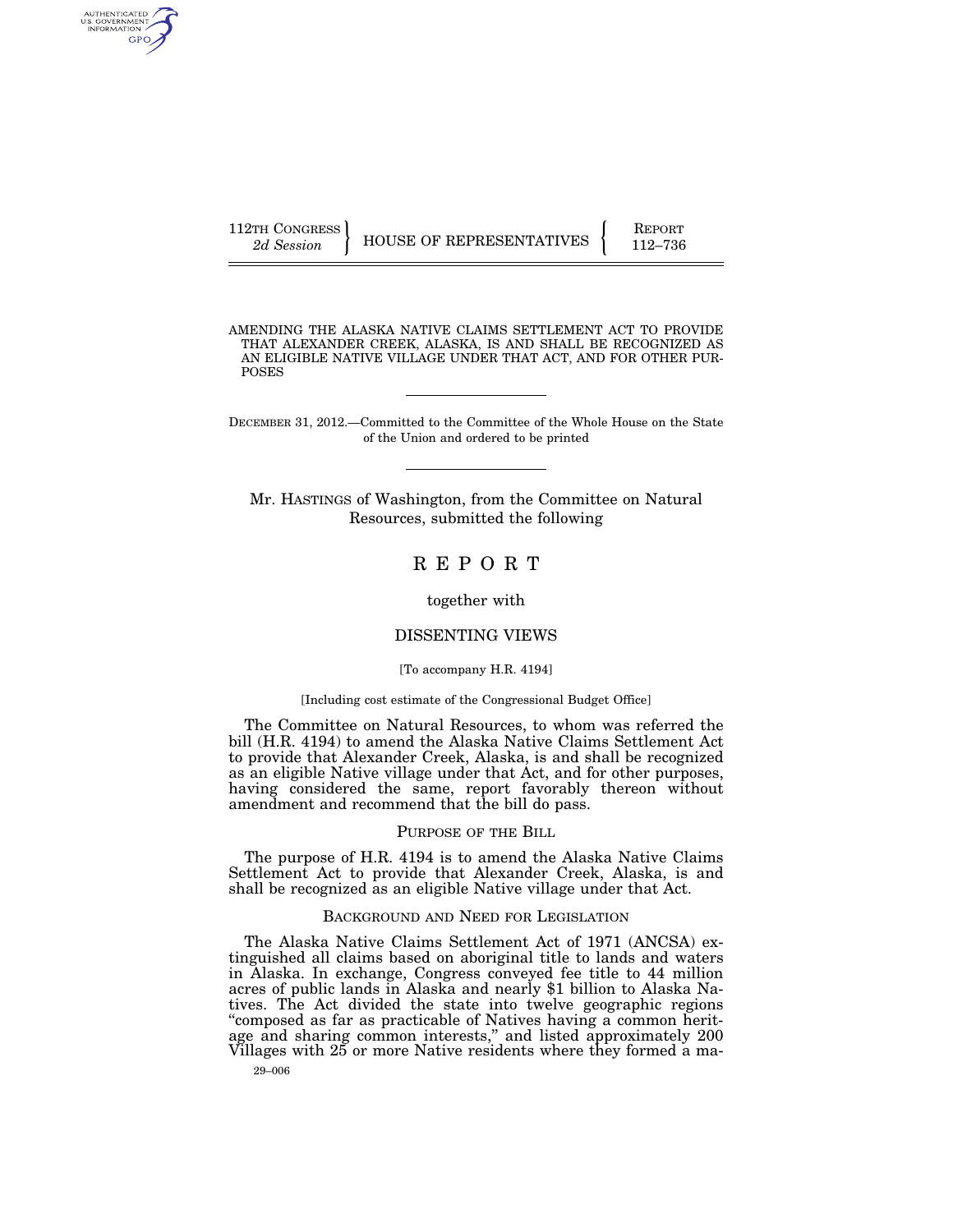jority of the population. ANCSA directed the Regions and Native Villages to form for-profit business corporations organized under the laws of Alaska to manage the settlement lands and funds. Fee title to the surface estate to the lands was divided among both the Regional and Village Corporations, while the Regional Corporations obtained fee title to the subsurface estate of all these lands.

Though Alaska Native Corporations are private entities, ANCSA prescribed a host of attributes and conditions under which they must operate. For example, settlement lands conveyed to the ANCSA Corporations are treated as private property subject to State regulation, but they are nontaxable until developed. While ANCSA Corporations may buy, sell, or trade their lands like any private landowner, shares issued by the Corporations are not publicly traded or sold. Importantly, section 7 of ANCSA requires that 70% of revenues derived by a Regional Corporation from the development of timber and mineral resources on its settlement land be shared with the other Regional Corporations, which must in turn redistribute these benefits to Village Corporations in their regions and to at-large shareholders (at-large shareholders of a Regional Corporation do not own shares in a Village Corporation).

Depending on its population, each Alaska Native Village of 25 or more residents is entitled to the surface estate to a minimum of 69,120 acres and a maximum of 161,280 acres of public land for its Village Corporation. Relevant to Alexander Creek, ANCSA provides that a Village of fewer than 25 Native residents may form a ''Group Corporation'' entitled to a maximum of 7,680 acres.

Alexander Creek is located 27 miles northwest of Alaska's largest city of Anchorage. Though not listed in ANCSA as a Native Village, Alexander Creek used an administrative process to obtain Village status through which the Bureau of Indian Affairs (BIA) initially determined it had more than the requisite 25 members. This precipitated administrative appeals and litigation filed by various parties, which protested Alexander Creek's status as a Village largely over fears that its ANCSA land entitlement might create land selection and land use disputes with other parties, including the State, the Mat-Su Borough, and those seeking to preserve access to public lands and waters.

On an appeal of Alexander Creek's status in 1974, the Department of the Interior Alaska Native Claims Appeals Board (ANCAB) decided that there were only 22 Native people enrolled to Alexander Creek, three short of meeting the eligibility requirements for a Village. Alexander Creek residents claimed that not all of its enrollees were properly counted because the BIA failed to notify them of the administrative proceedings where they could have testified as to their status.

Alexander Creek filed a lawsuit that resulted in protracted litigation. The case eventually went to the U.S. Court of Appeals for the District of Columbia Circuit, which reversed Interior's determination but remanded the case to a lower court for further proceedings. This led to negotiations that resulted in Alexander Creek organizing as a Group Corporation rather than a Village Corporation. Subsequent leadership of Alexander Creek petitioned Congress for Village status.

On March 20, 2012, the Subcommittee on Indian and Alaska Native Affairs held a hearing on H.R. 4194, and heard testimony from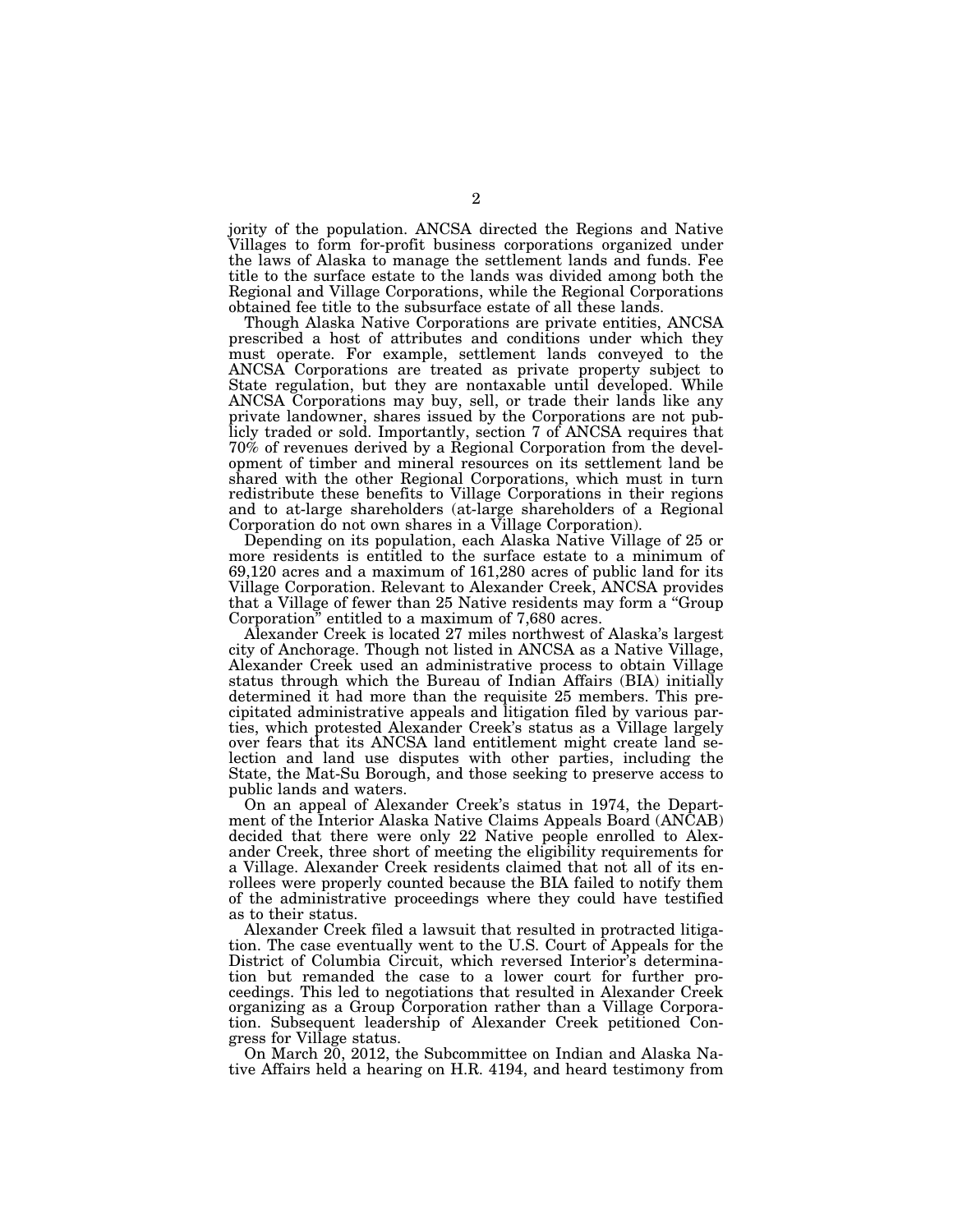Stephanie Thompson, the President of Alexander Creek, and the Obama Administration. Ms. Thompson submitted materials in the record demonstrating that a number of Natives (who have since passed away) were not given a fair opportunity to testify before the BIA as to their membership in Alexander Creek. The Interior Department opposed the bill on the grounds that a final settlement over the Group's status was struck and that it should not be reopened. It should be noted, however, that ANCSA has been amended numerous times by Congress. It is further important to note that Native Villages recognized pursuant to ANCSA are not Indian ''tribes''. They possess a unique history of relations with the federal government that is not comparable to those of recognized Indian tribes in the contiguous United States.

The opposition of the Obama Administration is inexplicable given its recent settlement of claims of Indians and tribes from other states for billions of dollars at the same time it opposes this bill, which does not specifically direct the expenditure of any funds to resolve Alexander Creek's claims as an Alaska Native Village.

H.R. 4194 recognizes Alexander Creek as a Native Village, making it eligible to form a Village Corporation under ANCSA. The bill directs the Secretary of the Interior, in his sole discretion, to negotiate and enter into an agreement by December 31, 2012, with the Native Village Corporation of Alexander Creek ''to settle aboriginal land claims and any other claims of such Native Village Corporation against the United States fairly, reaching an agreement in approximate parity with those of other Alaska Native Village Corporations.'' The bill does not prescribe any benefits and does not guarantee what they will be, if any. It is possible that any agreement struck by the government and Alexander Creek, pursuant to this bill, may be subject to authorization by Congress.

H.R. 4194 requires Alexander Creek, upon being recognized as a Village, to notify its members that they shall cease receiving certain revenue-sharing benefits available to them under section  $7(m)$ of ANCSA. Such members, however, will be eligible for revenue sharing payments established under section 7(j) of ANCSA. These revenue sharing measures in ANCSA provide for the redistribution of 70% of revenues derived by all Alaska Native Regional Corporations from the development of timber and subsurface resources on their settlement lands.

Finally, the bill ensures the entitlement to lands that Alexander Creek obtained as a Group Corporation is not diminished by the change in its status.

The Committee was perplexed to see that the score prepared by the Congressional Budget Office presumes that the likely settlement option open for Alexander Creek is the payment of funds from the Judgment Fund. However, the Committee notes that nothing in the legislation authorizes such a payment and that if a land settlement—the preferred and usual result under ANSCA—is not possible, it is very likely that further legislation would be necessary to provide any direct payments to Alexander Creek Native Village Corporation.

#### COMMITTEE ACTION

H.R. 4194 was introduced on March 8, 2012, by Congressman Don Young (R–AK). The bill was referred to the House Committee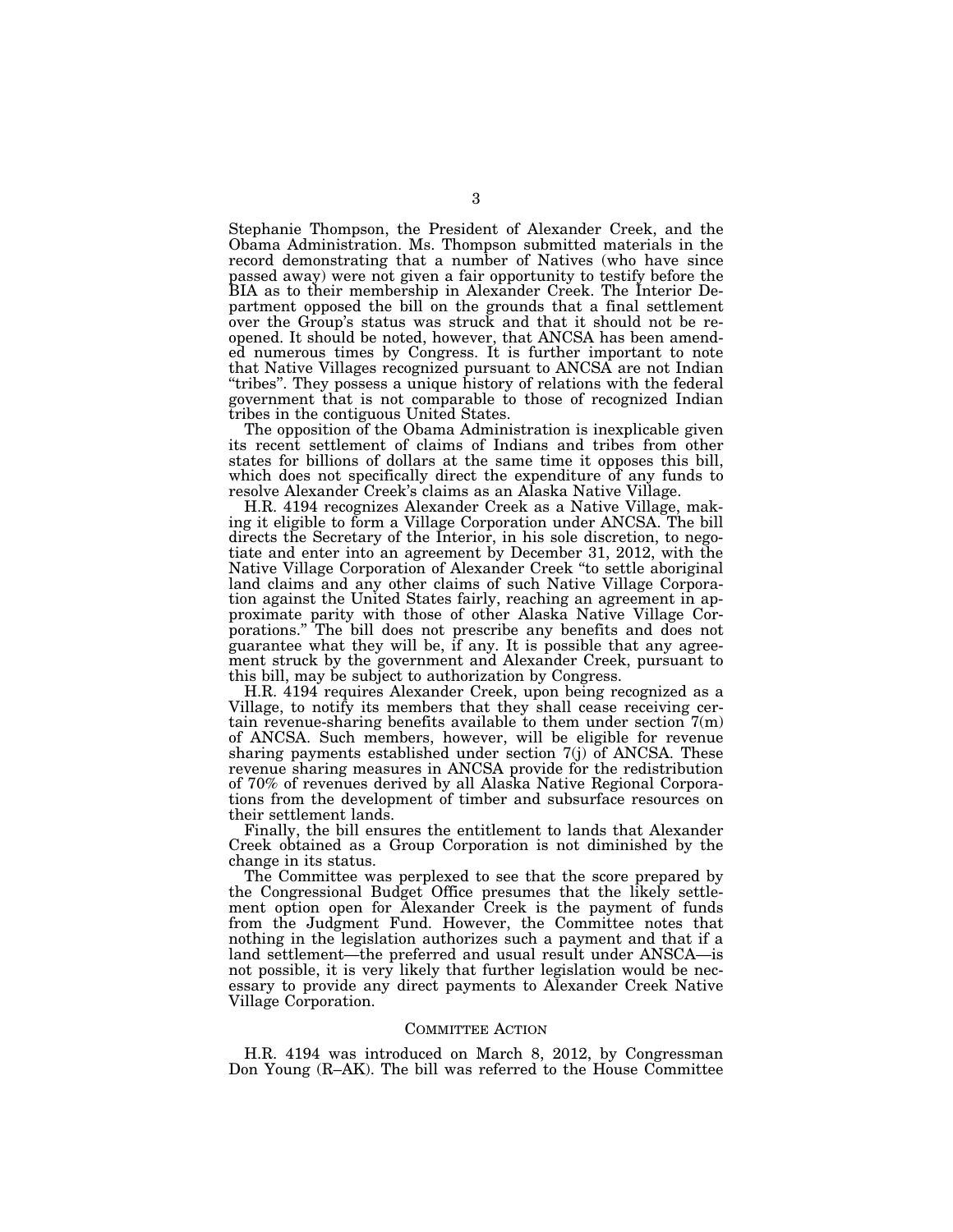on Natural Resources, and within the Committee to the Subcommittee on Indian and Alaska Native Affairs. On March 20, 2012, the Subcommittee on Indian and Alaska Native Affairs held a hearing on the bill. On August 1, 2012, the Full Resources Committee met to consider the bill. The Subcommittee on Indian and Alaska Native Affairs was discharged by unanimous consent. No amendments were offered, and the bill was adopted and ordered favorably reported to the House of Representatives by voice vote.

### COMMITTEE OVERSIGHT FINDINGS AND RECOMMENDATIONS

Regarding clause  $2(b)(1)$  of rule X and clause  $3(c)(1)$  of rule XIII of the Rules of the House of Representatives, the Committee on Natural Resources' oversight findings and recommendations are reflected in the body of this report.

### COMPLIANCE WITH HOUSE RULE XIII

1. Cost of Legislation. Clause 3(d)(1) of rule XIII of the Rules of the House of Representatives requires an estimate and a comparison by the Committee of the costs which would be incurred in carrying out this bill. However, clause  $3(d)(2)(B)$  of that rule provides that this requirement does not apply when the Committee has included in its report a timely submitted cost estimate of the bill prepared by the Director of the Congressional Budget Office under section 402 of the Congressional Budget Act of 1974. Under clause 3(c)(3) of rule XIII of the Rules of the House of Representatives and section 403 of the Congressional Budget Act of 1974, the Committee has received the following cost estimate for this bill from the Director of the Congressional Budget Office:

*H.R. 4194—A bill to amend the Alaska Native Claims Settlement Act to provide that Alexander Creek, Alaska, is and shall be recognized as an eligible Native village under that Act, and for other purposes* 

Summary: CBO estimates that enacting H.R. 4194 would cost \$30 million over the 2013–2022 period. Because those costs would increase direct spending, pay-as-you-go procedures apply. Enacting the legislation would not affect revenues or spending subject to appropriation.

Estimated cost to the Federal Government: H.R. 4194 would designate the Alexander Creek community in Alaska as a Native village under the Alaska Native Claims Settlement Act of 1971 (ANCSA). The community is currently recognized as a Native group under ANCSA. The legislation would require the Department of the Interior (DOI) to settle land and other claims with the newly designated Native village by December 31, 2012.

ANCSA established a process to classify Native Alaskan communities for the purpose of conveying nearly 44 million acres of federal land to those communities. Under ANCSA, Native villages are entitled to about 69,000 acres, and Native groups can receive up to about 8,000 acres. The Alexander Creek community was classified as a Native group in 1974, and that classification was affirmed and codified in the Alaska National Interest Lands Conservation Act of 1980 (ANILCA). In that agreement, the Alexander Creek community was entitled to receive almost 8,000 acres of federal land. H.R.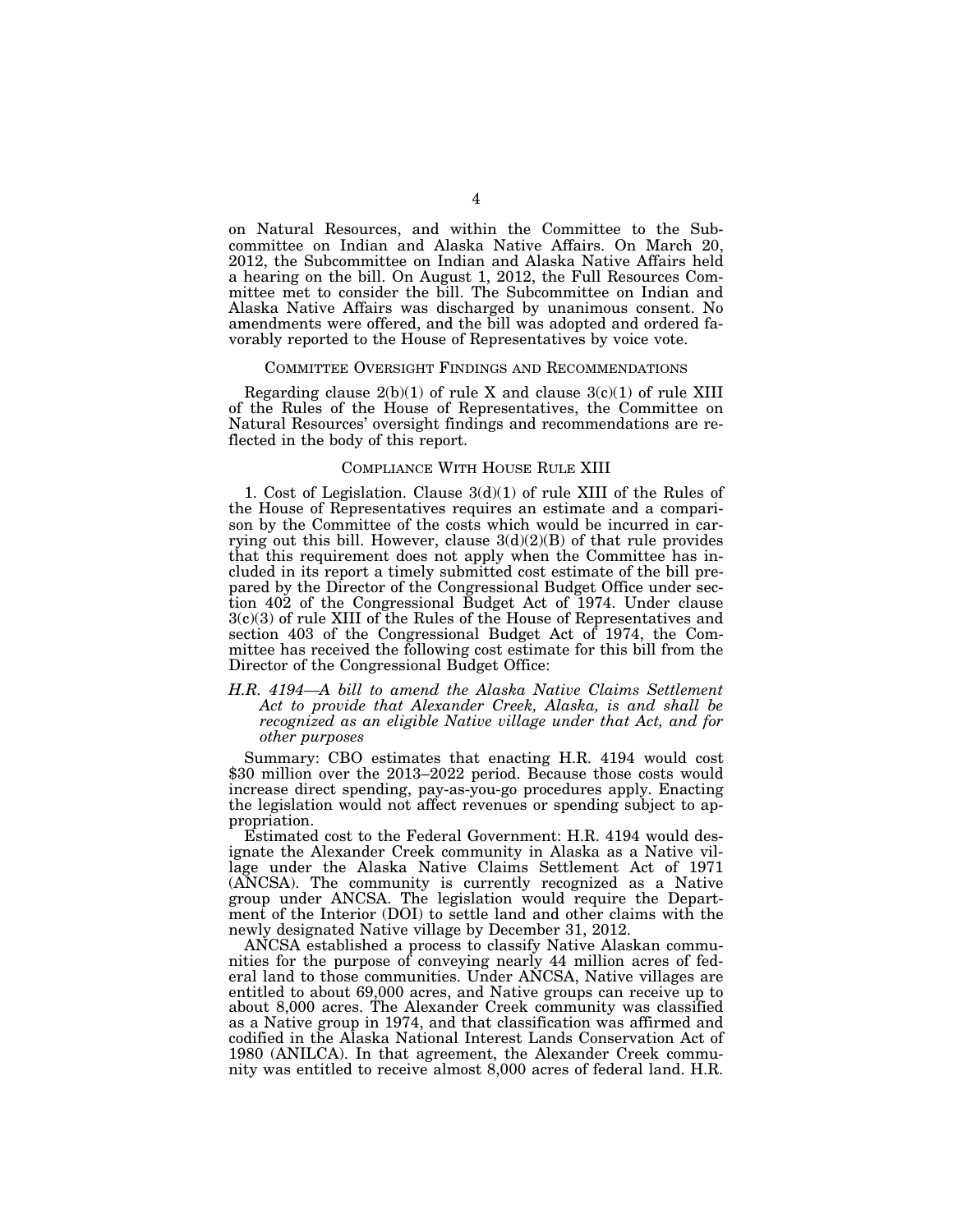4194 would supersede the ANILCA agreement and would classify the Alexander Creek community as a Native village, allowing them to receive an additional 61,000 acres of land.

CBO estimates that 61,000 acres of land in this area of Alaska would have an appraised value of about \$30 million. Because most eligible lands have already been conveyed to the state of Alaska, CBO expects that the settlement under H.R. 4194 would be in the form of a monetary settlement from the Treasury's Judgment Fund (a permanent, indefinite appropriation for claims and judgments against the United States). However, the cost of the settlement under H.R. 4194 ultimately would depend on the terms agreed upon by DOI and the Alexander Creek Native Village. (The bill does not specify the terms of the settlement agreement.) If the settlement were in the form of a transfer of federal land to the Alexander Creek community, for example, the legislation would have a negligible federal cost.

Pay-As-You-Go Considerations: The Statutory Pay-As-You-Go Act of 2010 establishes budget-reporting and enforcement procedures for legislation affecting direct spending or revenues. The net changes in outlays that are subject to those pay-as-you-go procedures are shown in the following table.

CBO ESTIMATE OF PAY-AS-YOU-GO EFFECTS FOR H.R. 4194, A BILL TO AMEND THE ALASKA NA-

TIVE CLAIMS SETTLEMENT ACT TO PROVIDE THAT ALEXANDER CREEK, ALASKA, IS AND SHALL BE RECOGNIZED AS AN ELIGIBLE NATIVE VILLAGE UNDER THAT ACT, AS ORDERED REPORTED ON AUGUST 1, 2012

|                                               | By fiscal year, in millions of dollars- |          |              |      |              |                              |                |          |                |      |                 |               |
|-----------------------------------------------|-----------------------------------------|----------|--------------|------|--------------|------------------------------|----------------|----------|----------------|------|-----------------|---------------|
|                                               | 2013                                    | 2014     | 2015         | 2016 | 2017         | 2018                         | 2019           | 2020     | 2021           | 2022 | $2013-$<br>2017 | 2013-<br>2022 |
| NET INCREASE OR DECREASE $(-)$ IN THE DEFICIT |                                         |          |              |      |              |                              |                |          |                |      |                 |               |
| Statutory Pay-As-You-Go Im-<br>pact           | 30                                      | $\left($ | $\mathbf{0}$ |      | $\mathbf{0}$ | $\mathbf{0}$<br>$\mathbf{0}$ | $\overline{0}$ | $\Omega$ | $\overline{0}$ |      | 30              | 30            |

Intergovernmental and private-sector impact: H.R. 4194 contains no intergovernmental or private-sector mandates as defined in the Unfunded Mandates Reform Act and would impose no costs on state, local, or tribal governments. Enacting the bill would benefit Alexander Creek.

Estimate prepared by: Federal costs: Martin von Gnechten; Impact on state, local, and tribal governments: Melissa Merrell; Impact on the private-sector: Marin Randall.

Estimate approved by: Theresa Gullo, Deputy Assistant Director for Budget Analysis.

2. Section 308(a) of Congressional Budget Act. As required by clause  $3(c)(2)$  of rule XIII of the Rules of the House of Representatives and section 308(a) of the Congressional Budget Act of 1974, this bill does not contain any new budget authority, credit authority, or an increase or decrease in revenues or tax expenditures. CBO estimates that enacting H.R. 4194 would cost \$30 million over the 2013–2022 period. Because those costs would increase direct spending, pay-as-you-go procedures apply. Enacting the legislation would not affect revenues or spending subject to appropriation.

3. General Performance Goals and Objectives. As required by clause  $3(c)(4)$  of rule XIII, the general performance goal or objective of this bill is to amend the Alaska Native Claims Settlement Act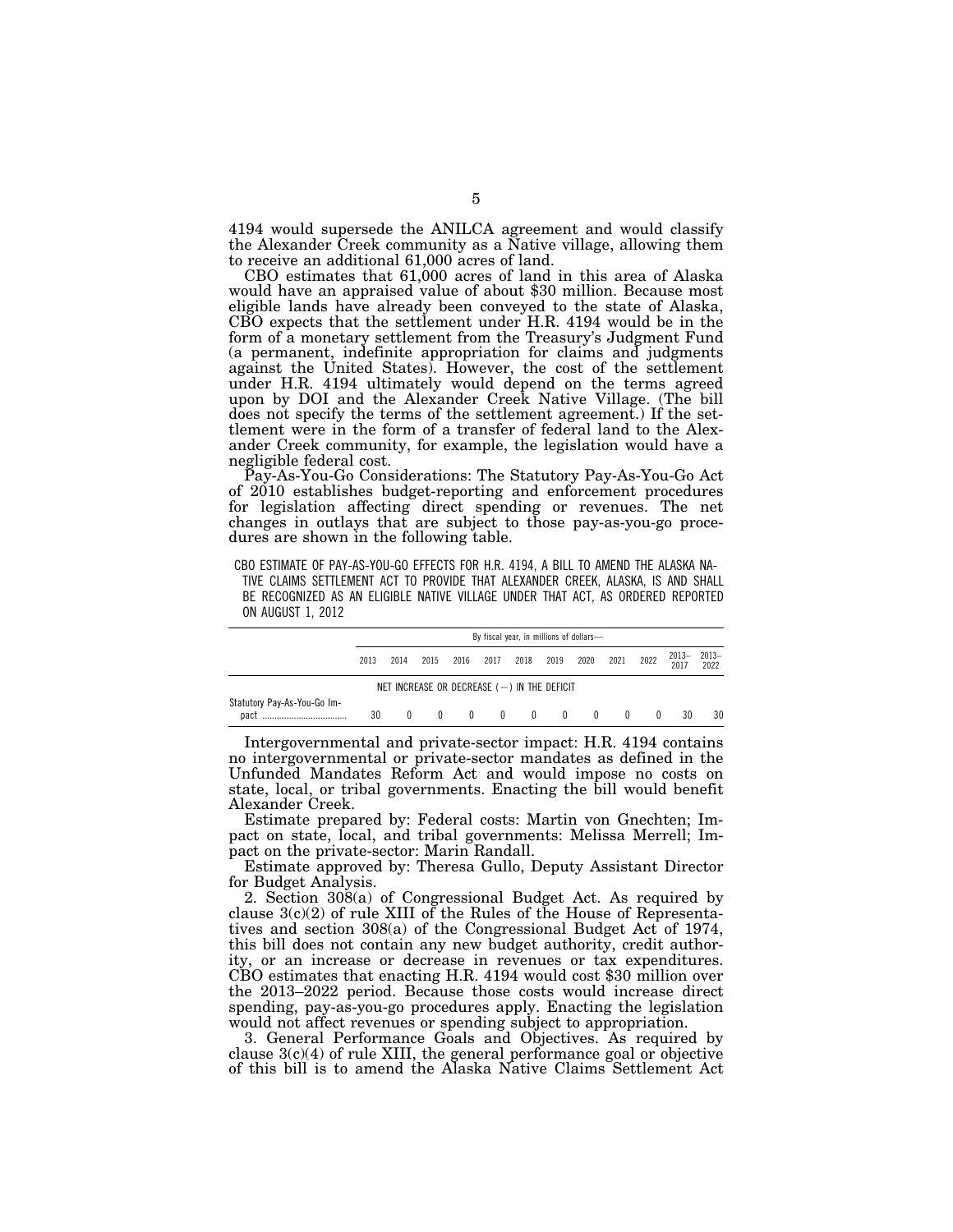to provide that Alexander Creek, Alaska, is and shall be recognized as an eligible Native village under that Act.

## EARMARK STATEMENT

This bill does not contain any Congressional earmarks, limited tax benefits, or limited tariff benefits as defined under clause 9(e),  $9(f)$ , and  $9(g)$  of rule XXI of the Rules of the House of Representatives.

## COMPLIANCE WITH PUBLIC LAW 104–4

This bill contains no unfunded mandates.

### PREEMPTION OF STATE, LOCAL OR TRIBAL LAW

This bill is not intended to preempt any State, local or tribal law.

# CHANGES IN EXISTING LAW MADE BY THE BILL, AS REPORTED

In compliance with clause 3(e) of rule XIII of the Rules of the House of Representatives, changes in existing law made by the bill, as reported, are shown as follows (new matter is printed in italic and existing law in which no change is proposed is shown in roman):

## **ALASKA NATIVE CLAIMS SETTLEMENT ACT**

\* \* \* \* \* \* \*

## *SEC. 43. ALEXANDER CREEK VILLAGE RECOGNITION.*

*(a) RECOGNITION OF THE VILLAGE OF ALEXANDER CREEK.—Subject to the limitations of this section and notwithstanding section 1432(d) of the Alaska National Interest Lands Conservation Act (Public Law 96–487) to the contrary, Alexander Creek, located within Township 15N, Range 7W, Seward Meridian, Alaska, is and shall be recognized as an eligible Native village under section 11(b)(3) of this Act.* 

*(b) DEFINITIONS.—For the purposes of this section, the following terms apply:* 

*(1) The term ''agency'' includes—* 

*(A) any instrumentality of the United States;* 

*(B) any element of an agency; and* 

*(C) any wholly owned or mixed-owned corporation of the United States Government identified in chapter 91 of title 31, United States Code.* 

*(2) The term ''Alexander Creek'' means Alexander Creek Incorporated, an Alaska Native Group corporation, organized pursuant to this Act.* 

*(3) The term ''Region'' means Cook Inlet Region Incorporated, an Alaska Native Regional Corporation, which is the appropriate Regional Corporation for Alexander Creek under section 1613(h) of this Act.* 

*(c) ORGANIZATION OF ALEXANDER CREEK.—As soon as practicable after enactment of this section, Alexander Creek shall cause to be filed—*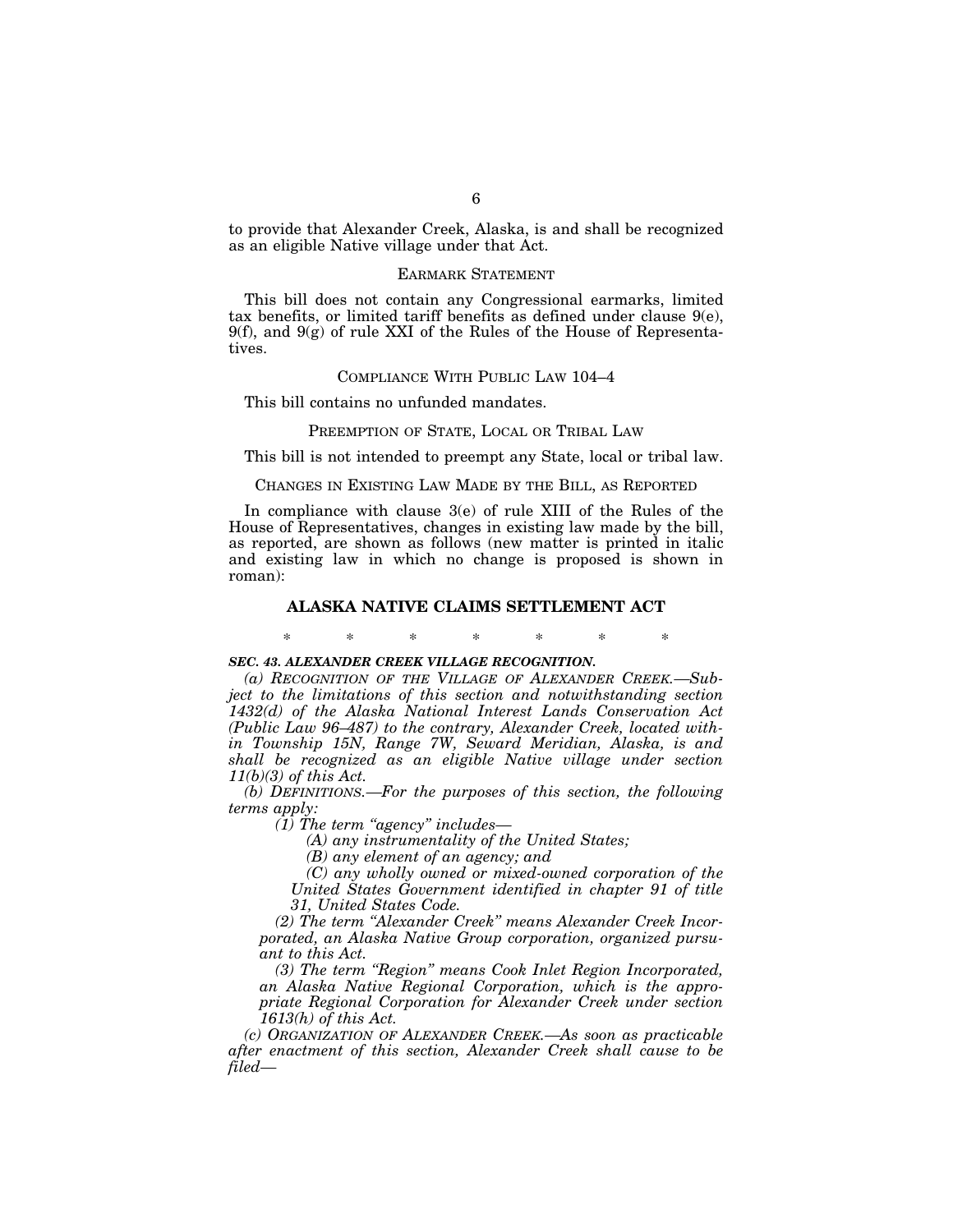*(1) any amendments to its corporate charter in the State of Alaska necessary to convert from a Native group to a Native Village corporation; and* 

*(2) if necessary, any amendments to its corporate charter and governing business documents that fulfill the terms of the agreement authorized under this Act.* 

*(d) AUTHORITY AND DIRECTION TO NEGOTIATE.—Not later than 30 days after the date of the enactment of this section, the Secretary shall open discussions and subsequently negotiate and, in the Secretary's sole discretion on behalf of the United States, enter into an agreement by December 31, 2012, with the Native Village Corporation of Alexander Creek (hereinafter, ''Alexander Creek'') to settle aboriginal land claims and any other claims of such Native Village Corporation against the United States fairly, reaching an agreement in approximate parity with those of other Alaska Native Village Corporations, notwithstanding Alexander Creek's prior status as a Group Corporation.* 

*(e) SHAREHOLDER PARTICIPATION.—Alexander Creek shall notify*  each member of the Native village recognized under this section *that, upon the effective date of this section, such members shall cease to receive benefits from the Region as at-large shareholders pursuant to section 7(m), and that all future resource payments from the Region shall be made to the Village Corporation pursuant to section 7(j). The Region shall not be liable under any State, Federal, or local law, or under State or Federal common law, for damages arising out of or related to the cessation of payments to such individuals under section 7(m) pursuant to this section.* 

*(f) STATUTORY CONSTRUCTION.—Nothing in this section shall be construed to—* 

*(1) limit, alter, violate, breach, or otherwise affect the rights of any party under a contract, settlement agreement, or land exchange entered into prior to enactment of this section between Alexander Creek and any party, or one or more parties to any contract, settlement, agreement, or land exchange predicated upon Alexander Creek's Native village status under this Act; or* 

*(2) diminish or reduce the acreage entitlement to which Alexander Creek became entitled to as a Group Corporation.*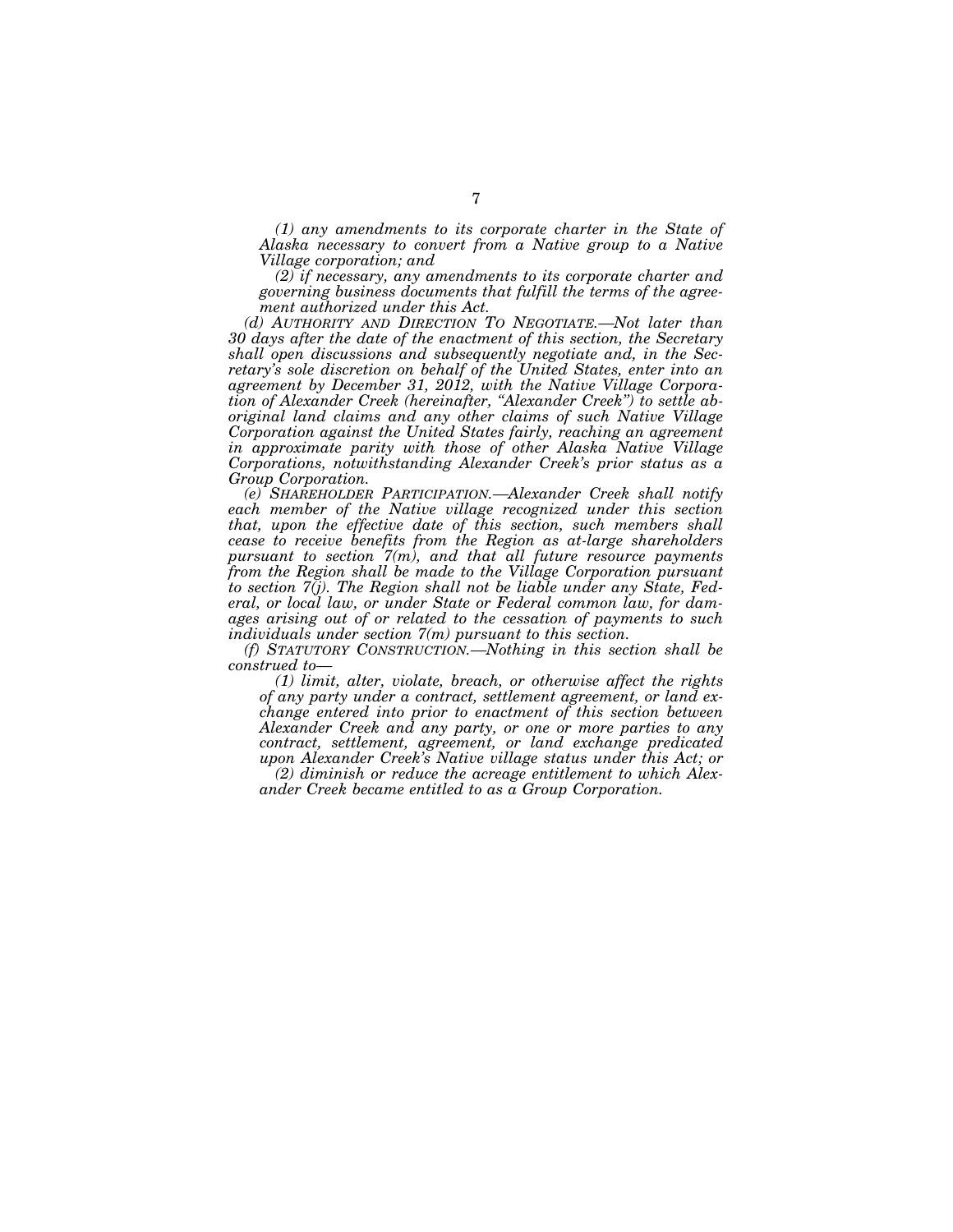# DISSENTING VIEWS

H.R. 4194 will amend the Alaska Native Claims Settlement Act (ANCSA) to recognize Alexander Creek Inc., currently recognized as an Alaska Native Group, as an Alaska Native Village. As a Native Village, Alexander Creek will be eligible for similar treatment as other Native Villages under ANCSA, including eligibility to receive between 69,120 acres to 161,200 acres of land from the public domain in Alaska. While we recognize the unfortunate history behind Alexander Creek's designation as a Native Group, and sympathize with those circumstances, we cannot recommend that H.R. 4194 advance in the House. H.R. 4194 would upset settled law with respect to Alaska Native Village and Group land conveyances established by ANCSA and create unwise precedent on the finality of tribal legislative settlements.

Alexander Creek's eligibility as a Native Village was ultimately resolved in a Stipulated Agreement in 1979 and codified in the Alaska National Interest Lands Conservation Act. In signing the settlement agreement, in which Alexander Creek, Cook Inlet Region Incorporated (CIRI), and the United States were parties, Alexander Creek dropped its claim to be a village in exchange for group status and up to 7,680 acres of land. The agreement released the United States from liability for any land claims the group had against it. To turn back the clock, as H.R. 4194 will, to nullify this agreement would reopen Alexander Creek's land claims against the United States and expose the federal government to monetary liability it settled over 30 years ago. It goes without saying that reopening land claims because a party to the settlement has buyer's remorse, as Alexander Creek clearly does here, will establish dangerous precedent for reopening *all* Indian land settlements with the United States. The House should not approve bills that expose the federal government to land claims of unquantified liability, especially if those claims have been resolved and discharged with finality through codification at law.

Moreover, H.R. 4194 will, as the Department of the Interior testified, have ''serious consequences'' respecting land conveyances in south-central Alaska, which is in a late stage of implementation of those conveyances. Even Alexander Creek's President Thompson admitted at the Subcommittee hearing on the bill that all the land selections in Alaska have been made by others, including the State and boroughs, so the only eligible lands that remain are ''unselected'' or part of the national park system. It is therefore troubling that H.R. 4194 does not address the process for selection of entitlement lands, or even approximate how much land the group could receive or where, instead leaving it to the discretion of the Secretary of the Interior to sort out with the group. H.R. 4194 simply directs the Secretary to negotiate and enter into an agreement with Alexander Creek to ''settle aboriginal claims and other